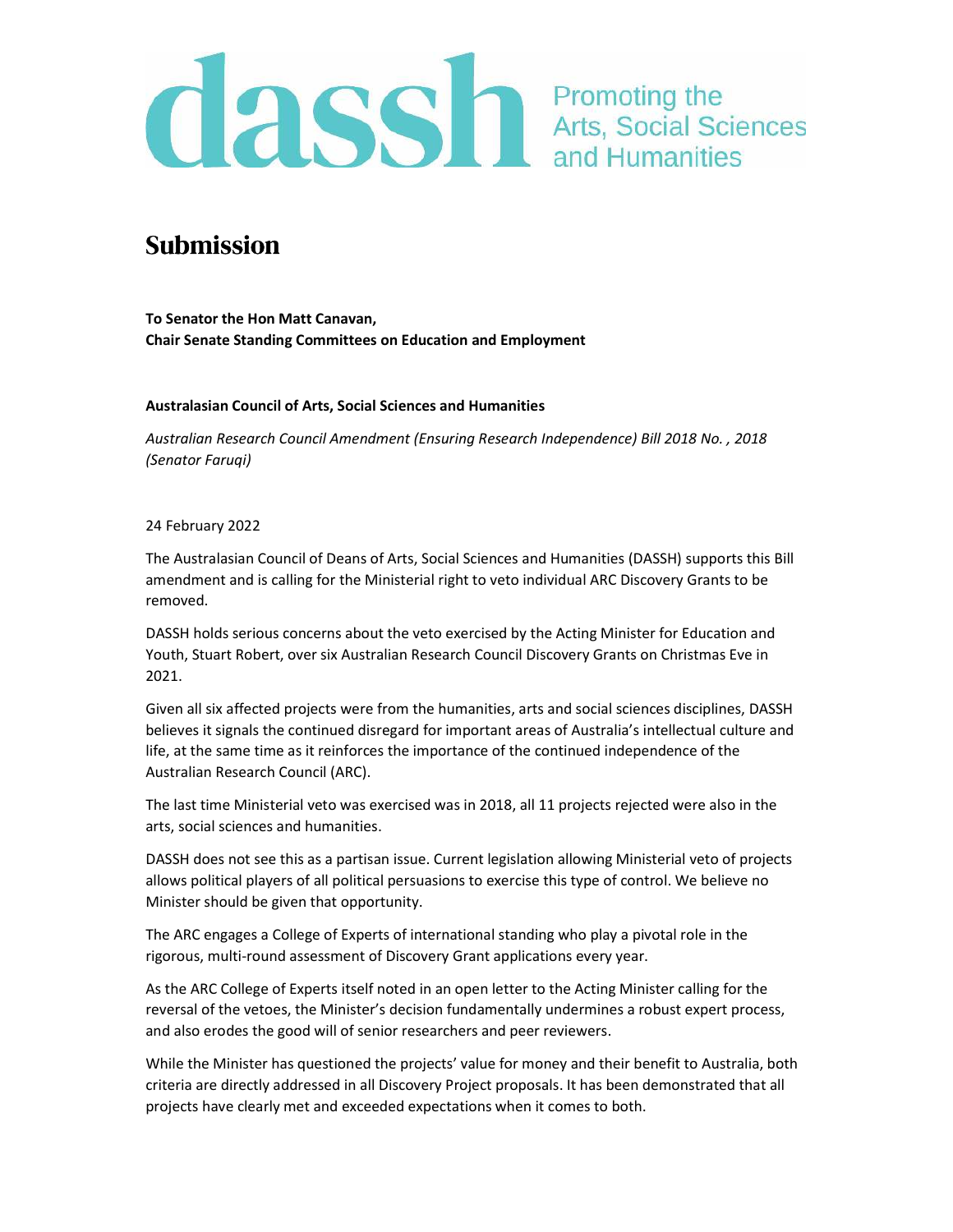## **CLASS** The Promoting the Arts, Social Sciences

Another statement signed by more than 1,900 academics from Australia and around the world noted the veto as an attack on literary studies and literary culture in Australia, given two thirds of the grants were from this field.

Our almost 300 members, the Deans, Deputy and Associate Deans from more than 40 universities in Australia and New Zealand work inside universities with increasingly constrained research funding opportunities.

Historically, the lack of significant competitive funding for arts, humanities and social science research means that our Members and their cohorts are continually disadvantaged. The fact that all six grants vetoed by the Acting Minister come from these disciplines compounds this experience.

DASSH Members continually seek opportunities to partner with industry and attract philanthropic funding for our important research. Yet our universities also prize Category 1 funding from the premier funding body in the country, the ARC, in our disciplines.

Career progression and the international standing of our academic researchers at all levels is damaged by the relative lack of funding for our disciplines. Curiosity-driven 'blue-sky' inquiry in the arts, social sciences and humanities deepens our cultural and social understanding. More than that, it strengthens and enriches the fabric of our society.

That curiosity is also critical to the delivery of the more than 400 science, technology, engineering and maths projects funded in this grant round.

## About DASSH:

DASSH represents more than 250 deans, and associate and deputy deans, from 43 universities across Australia and New Zealand, leading schools and faculties that teach tens of thousands of students and several thousand scholars in the HASS disciplines. Led and governed by an executive committee, DASSH supports those who have responsibility for governance and management of research, teaching and learning across those member institutions.